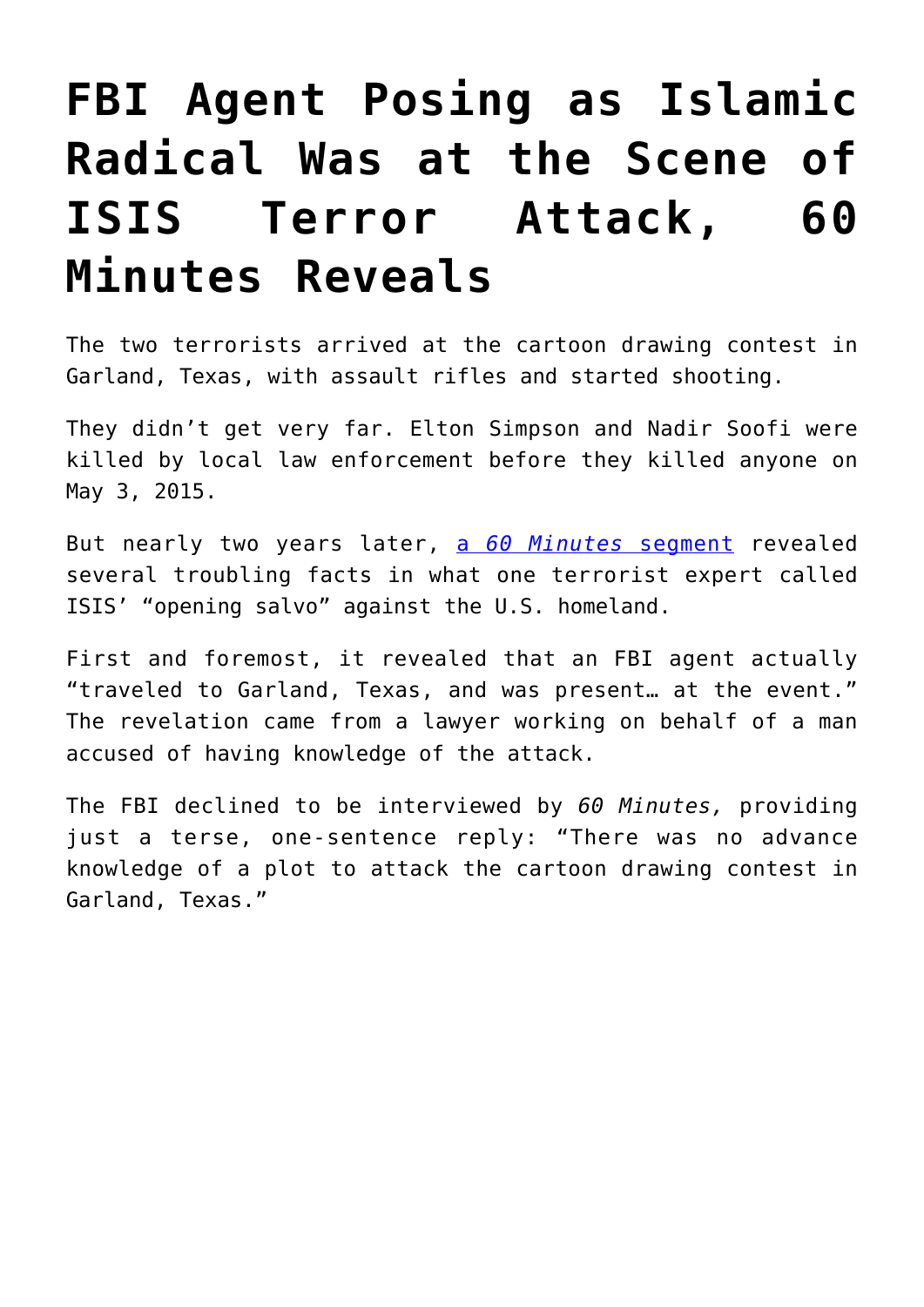There are other revelations.

The FBI spent several years tracking one of the shooters, Elton Simpson. One informant was paid \$132,000 by the government to spy on Simpson. The informant "taped more than 1,500 hours of their conversations and **finally recorded him talking about traveling overseas to wage jihad."**

The FBI interviewed Simpson. He was charged with lying to the FBI. For their efforts, Simpson was sentenced to three years probation.

Regardless of whether or not this further radicalized Simpson, it appears like a bungled criminal investigation. Who blows the cover of a multi-year investigation of a suspected terrorist to get a probation charge?

I'd encourage readers to watch the 60 Minutes exposé in full.

It raises questions about fundamental and practical challenges open societies face when confronting terrorist threats on their own soil. Policing potential terrorist threats is